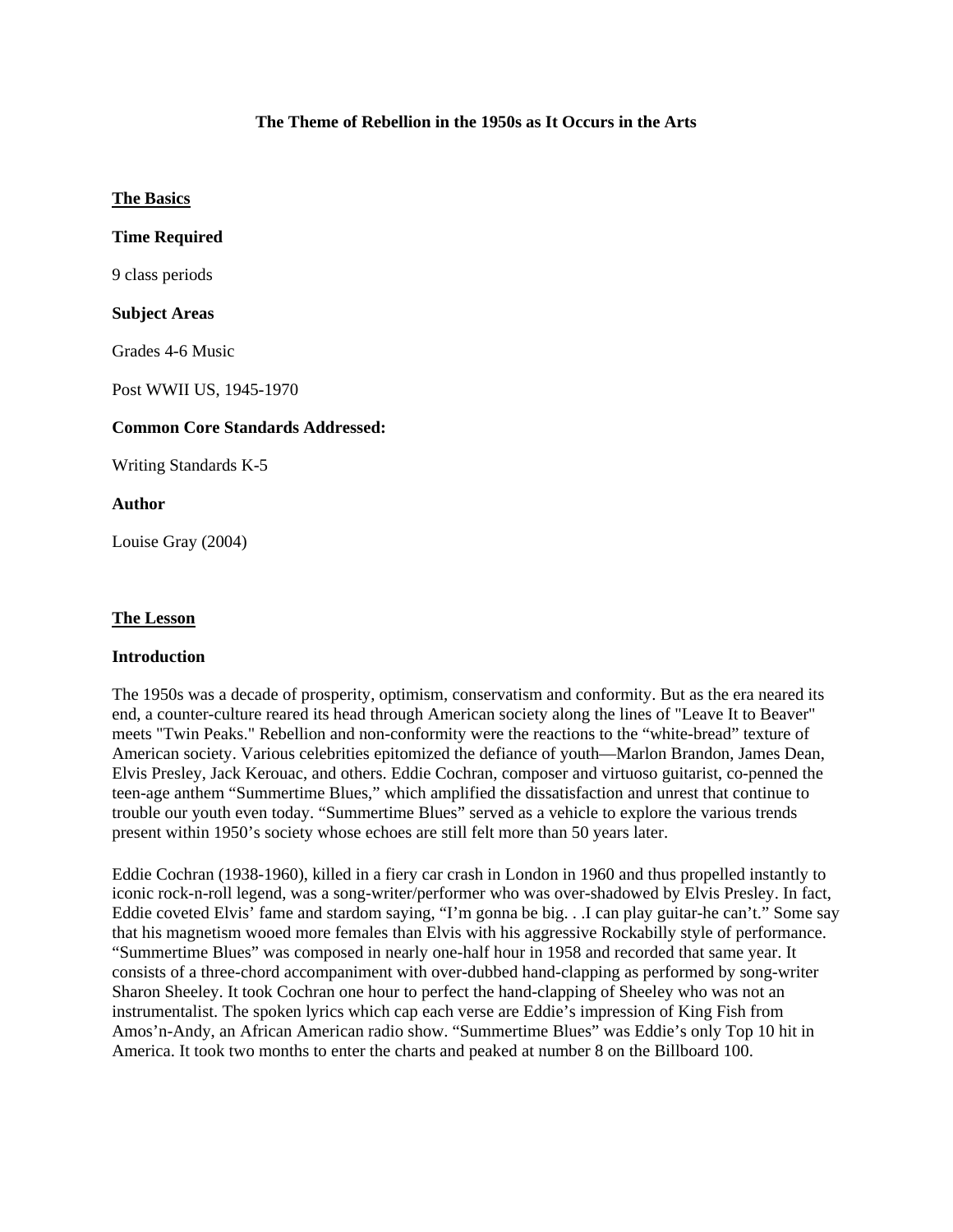This success came at a crucial time when Eddie's career seemed to be at a low point. His management gave him the go-ahead to write, produce, and play his own material and still be creative. "Summertime Blues" encapsulates the rebelliousness of youth, the hypocrisy of politics, and the growing generation gap of the fifties. Although it is not a protest song, it anticipates those songs of the 1960's through its defiance to authority. Eddie Cochran proves himself to be an innovator rather than a re-creator in this dynamic paean to teenage freedom versus adult responsibility. "Summertime Blues" is one of rock's most covered songs with recordings made by the Beach Boys, Blue Cheer, T-Rex, Ritchie Valens, Dick Dale, The Who, Alan Jackson, Joan Jett, The Flaming Lips, The Flying Lizards, Olivia Newton-John, Buck Owens, the Ventures, and Motorhead, among others.

# **Guiding Questions**

What do you know about the 1950s?

What does it mean to rebel?

# **Learning Objectives**

The students will:

- identify several features of the historic/social/cultural background of the 1950s
- sing and perform a percussion accompaniment to "Summertime Blues" by Eddie Cochran
- name important personages of the 195os
- write personal lyrics to "Summertime Blues"
- create an artwork in the style of artist Jackson Pollock
- describe salient features of rock-n-roll music
- perform a 1950's dance compose a poem in the style of Alan Ginsberg

## **Preparation Instructions**

Song used in this lesson:

"Summertime Blues" by Eddie Cochran

## **Lesson Activities**

"Summertime Blues" will serve as the instructional focal point of an interdisciplinary unit which will involve a minimum of nine teaching sessions of approximately 45 minutes each.

## **Session One**

Students will become familiar with the fifties and the theme of rebellion through viewing photographs and excerpts of films and participating in a discussion. Students will become familiar with Eddie Cochran's "Summertime Blues".

- Students will view photographs of the 1950s and compare/contrast to the present.
- Students will discuss conformity/non-conformity and the pro's and con's of each.
- Students will name non-conformists of the present.
- Students will view excerpts from three films of the era which feature rebellious youth: *Rebel without a Cause*, *The Wild One*, and *Blackboard Jungle*.
- Students will listen to "Summertime Blues" and discuss how it may relate to their own feelings.
- Homework assignment: Interview someone who lived during the 1950s.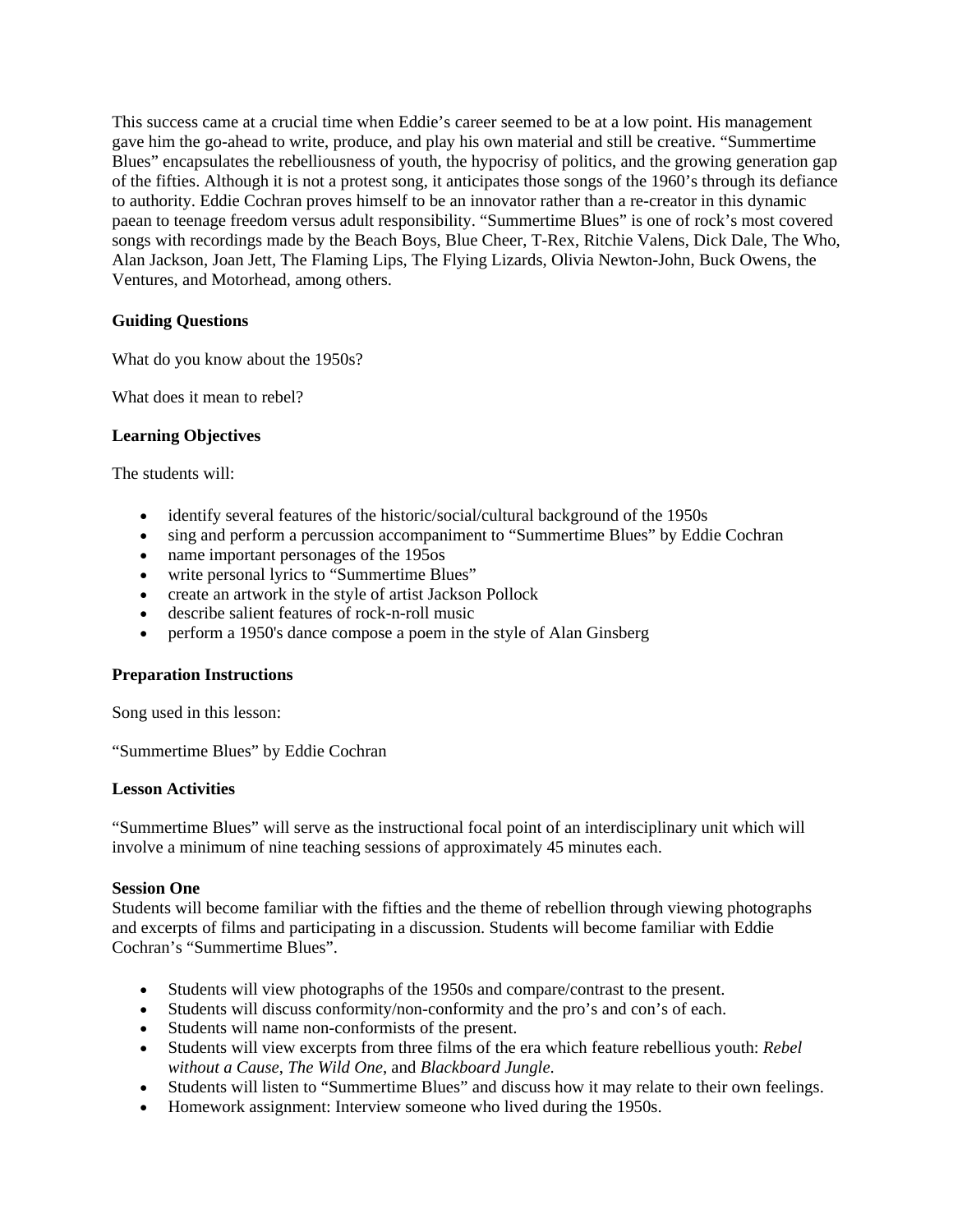## **Session Two**

Students will identify Eddie Cochran and "Summertime Blues" as parts of the 1950's milieu.

- Students will view Eddie Cochran performing "Summertime Blues" on video and discuss the experience.
- Students will listen to samples of typical 1950's rock-n-roll and identify key features of the music (i.e., the beat, the instruments, the speed, etc.)
- Students will follow the score to "Summertime Blues" and read the lyrics.
- Students will use percussion instruments and play rock-n-roll riffs on percussion instruments.

### **Sessions Three and Four**

Students will define the term "icon" and identify several from the 1950s.

- Students will view portraits of celebrities from the 1950s as created by Andy Warhol.
- Students will discuss what makes someone an "icon" and will name several.
- Teacher and students will take turns reading excerpts from Stephen King's story "They Must" Have Had a Hell of a Band Up There."

#### **Session Five**

Students will become familiar with the life of artist Jackson Pollock and his "drip" style of painting.

- Teachers (art and music or otherwise) will provide the students with information about Jackson Pollock's life and background about his unique style of painting.
- Students with teachers' assistance will create their own "drip" paintings.

#### **Session Six**

Students will compose their own lyrics to "Summertime Blues"

- Students will analyze lyrics of "Summertime Blues."
- Students will work in pairs and change keywords to personalize lyrics. (See rubric at the end of the unit.)
- Upon completion, groups will share their lyrics with the class.

#### **Session Seven**

Students will become familiar with a dance popular with 1950's teens.

- Teacher and students will discuss social teenage dances in the 1950's and the present.
- Teachers (physical education and music or otherwise) will demonstrate the steps to 1950's dance and students will imitate.
- Students will choose partner, rehearse steps, and perform dance.

## **Session Eight**

Students will become familiar with the poetry of Allen Ginsberg.

- Teacher will discuss "the Beats" with students and several of their basic ideas.
- Students will examine a poem by "Beat" poet Allen Ginsberg. For example, "To Lindsay" or appropriate excerpts of another poem.
- Students will write their own versions of a "Beat" poem.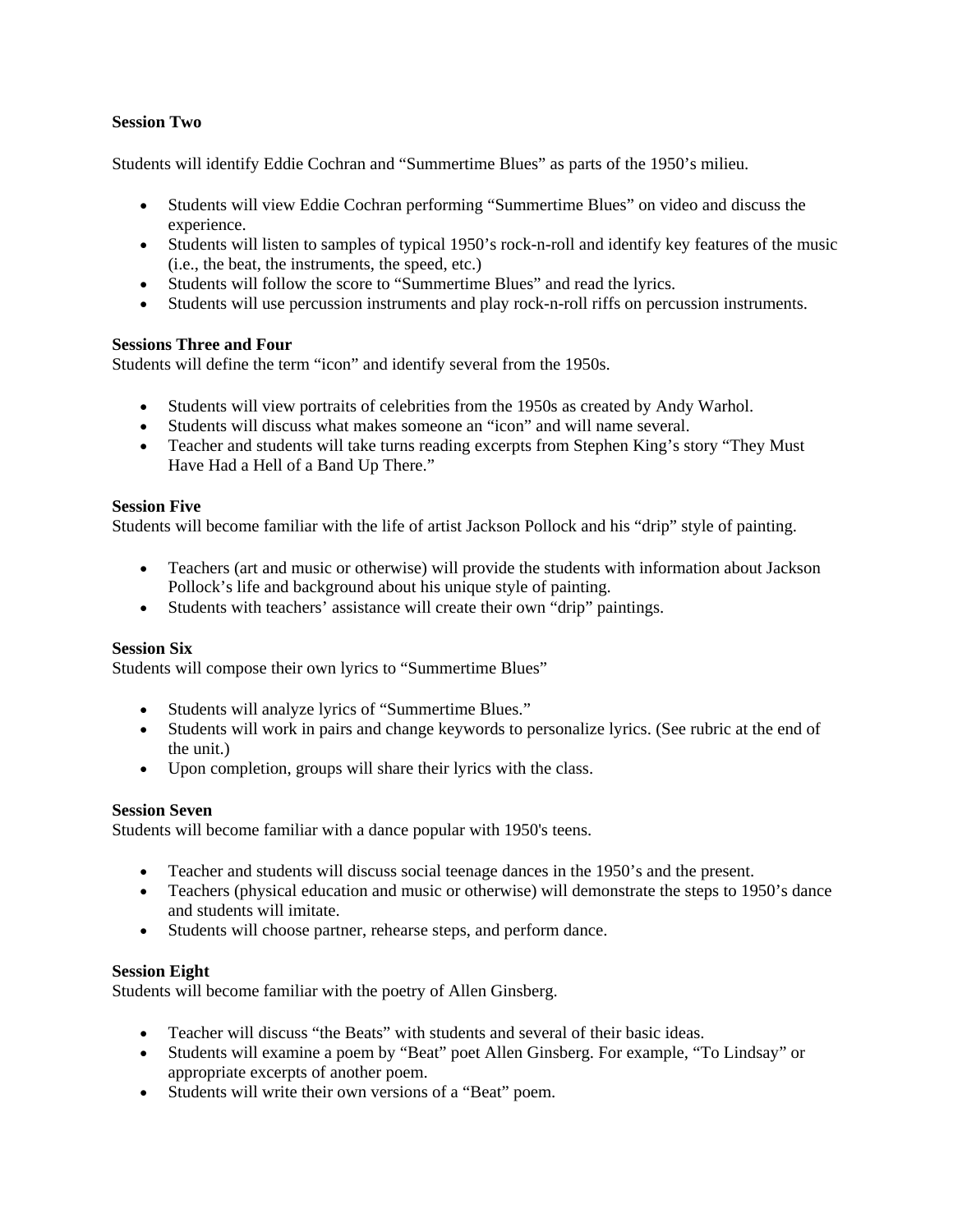### **Session Nine**

Students will create an event which foreshadows the "Happenings" of the 1960s by presenting some of the art works that they created during the past nine (or more) sessions.

#### **Assessment**

Students will divide into groups:

- One group will dress as beatniks, wearing black berets, black tops, and sunglasses. These students will read their "Beat" poems to the entire group along with a bongo accompaniment.
- A second group, in appropriate 1950's dress-poodle skirts, bobby sox, jeans, white shirts, etc. will perform a 1950's dance.
- A third group will perform their original lyrics to "Summertime Blues".
- The session will end with everyone singing Eddie Cochran's lyrics to the "Summertime Blues."

#### **Extending the Lesson**

Have students do interviews of family and neighbors who lived during the 1950s.

### **1950's Questionnaire**

- 1. What is your name?
- 2. When were you born?
- 3. Who are you in relation to the interviewer?
- 4. What age group did you fall into during the 1950's?
	- \_\_Elementary School Student
	- \_\_High School Student
	- \_\_College Student
- 5. What do you remember about the 1950's?
- 6. Who was your favorite musical performer at the time?
- 7. What was the name of your favorite song back then?
- 8. Did you ever hear of Eddie Cochran and the "Summertime Blues"?

#### **Resources**

#### **Lyrics**

"Summertime Blues" available at http://lyricsplayground.com/alpha/songs/s/summertimeblues.shtml

#### **Bibliography:**

Bradley, Dick. *Understanding Rock "n" Roll: Popular Music in Britain 1955-1964*. Open University Press, Buckingham, 1992.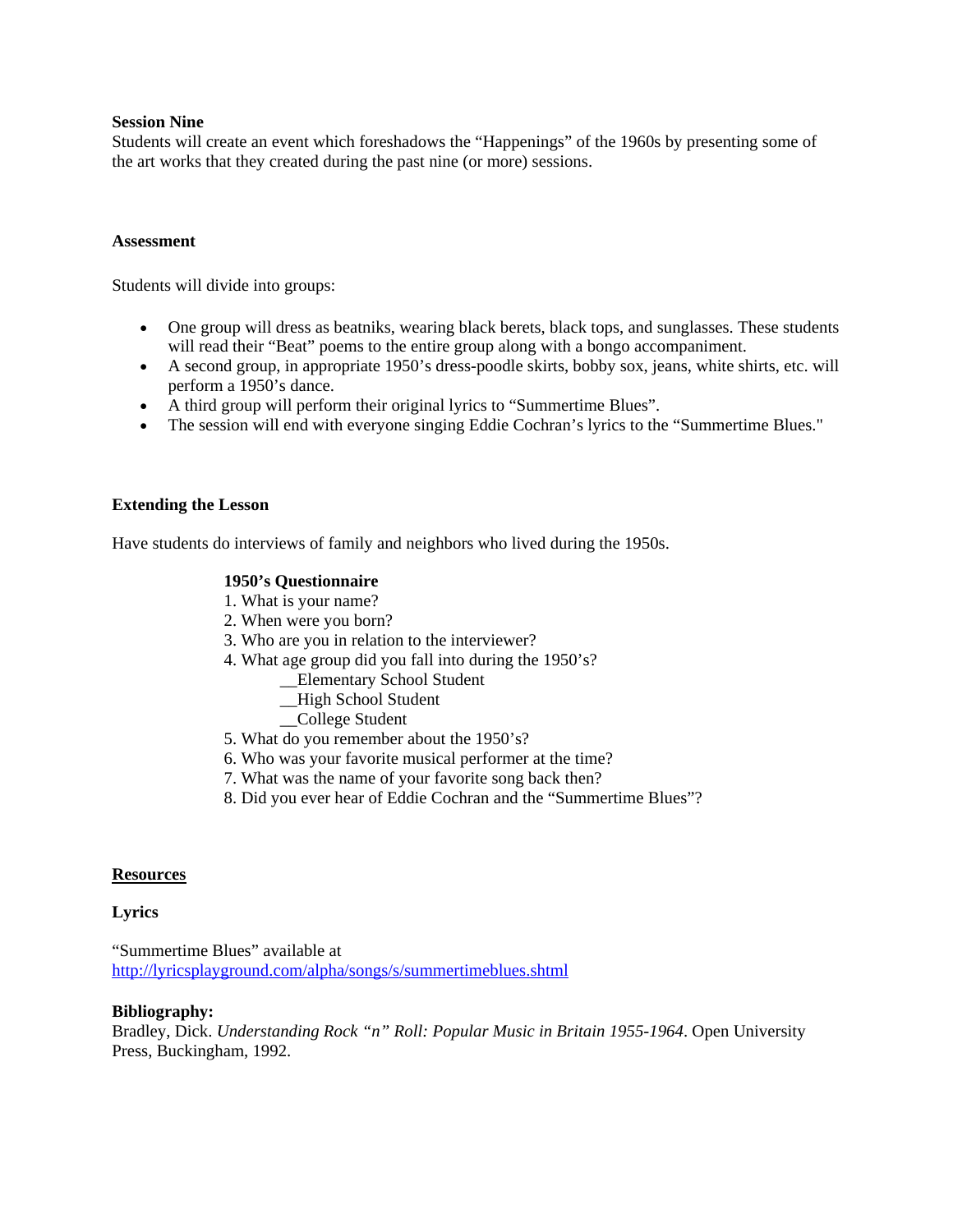Cochran, Bobby with Hecke , Susan Van. *Three Steps to Heaven: The Eddie Cochran Story*. Hal Leonard:Milwaukee, Wisconsin, 2001.

Cochran, Eddie. "Summertime Blues" 1958: *Selections from 100 greatest songs of rock & roll*. Milwaukee, WI: Hal Leonard, 2002.

Colman, Stuart. *They Kept on Rockin':The Giants of Rock'n'Roll*. Blandford Press, 1982.

Crampton, Luke and Rees, Dafy. *Rock and Roll Year by Year*. DK Publishers, 2003.

Dasher, Richard T. *History of Rock Music*. J. Weston Walch, Portland, Maine, 1985.

Dean, Maury. *Rock'n'Roll Gold Rush: A Singles Un-cyclopedia.* Algora Publishing Co: New York., 2003.

Ewing, William A. *America Worked: Photographs of the 1950's*. New York: Harry N. Abrams, Inc., 1989.

*The Fifties: Photographs of America*. Pantheon Books, New York, 1985.

Foreman, Joel, ed. *The Other Fifties: Interrogating Mid-century American Icons*. Urbana: University of Illinois Press, c. 1997.

Gish, D.L. *Rock'N'Roll*. Smart Apple Media: Minnesota, 2002.

King, Stephen. *Dreamscapes and Nightmares*: "They Must Have Had A Hell of A Band Up There". Signet: New York, 1994.

Livingston, James, Poland, Michael D, Simmons, E. Ronald. *Accountability and Objectives for Music Educators.* Educational Media Press:Costa Mesa, California, 1973

Louisiana Museum of Modern Art. *Andy Warhol and His World*. 2000.

Music Educators National Conference. *Performance Standards for Music Grades PreK-12.* Reston, VA: MENC, 1996.

Mundy, Julie and Higham, Darrel. *Don't Forget Me: The Eddie Cochran Story*. New York: Billboard Books, 2001.

Patterson, R. Gary. *Take A Walk on the Dark Side: Rock and Roll Myths, Legends, and Curses.* New York: Simon and Schuster, 2004.

#### **Recordings:**

Eddie Cochran: "Summertime Blues", 1988 EMI Records, Ltd., Liberty CD LC 0542

*Rock'n'Roll: 50's and 60's Hits*, 3 CD set; Quebec, Canada: Madacy Entertainment Group, Ltd, 2003.

#### **Cinema on Video:**

*Blackboard Jungle*. MGM Home Entertainment, 1955